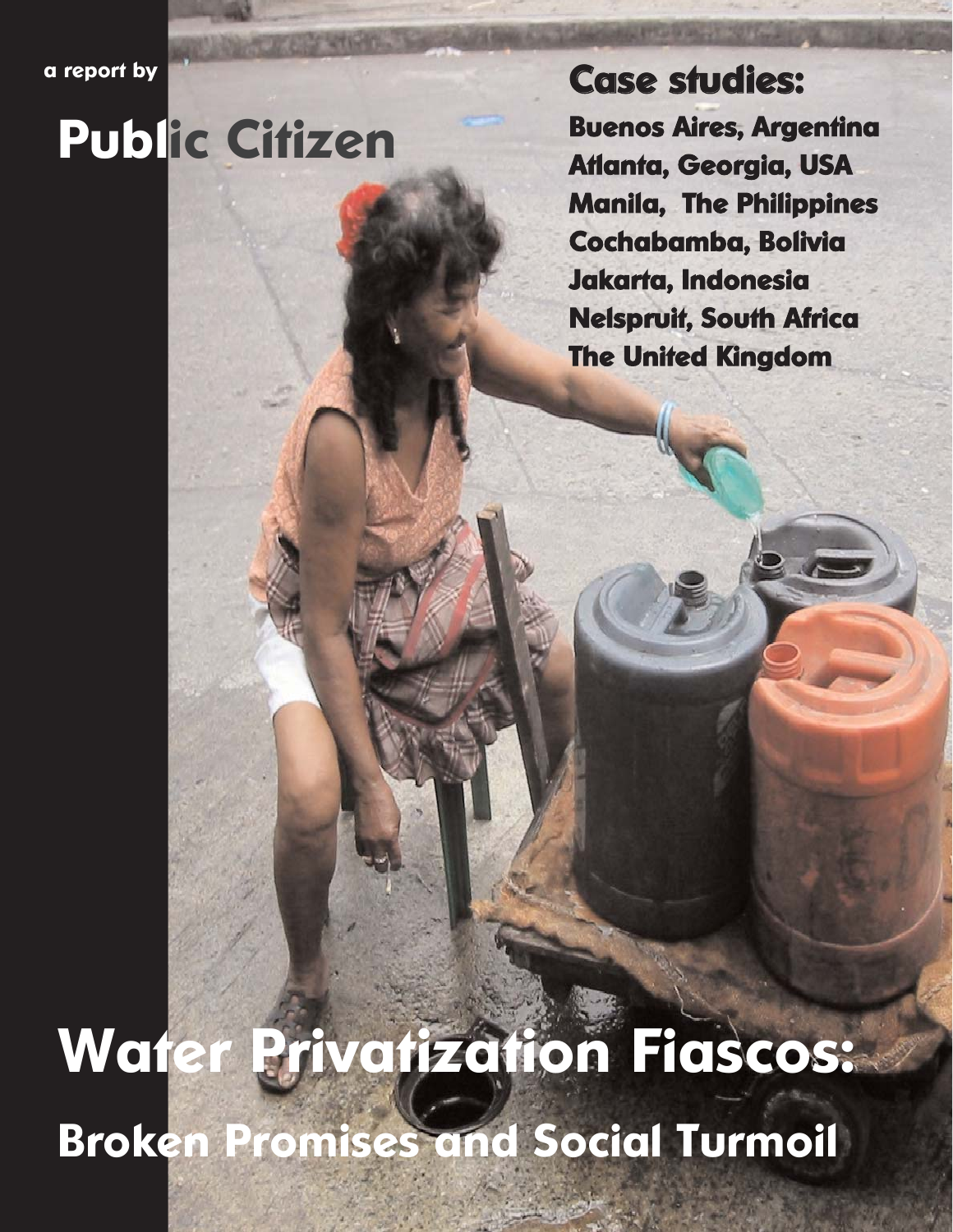### **Water Privatization Fiascos:**

#### **Broken Promises and Social Turmoil**

A special report by Public Citizen's Water for All program.

March 2003 © 2003 Public Citizen. All rights reserved This document can be viewed or downloaded www.wateractivist.org



Photograph by Maj Fiil-Flynn



215 Pennsylvania Ave. S.E 1615 Broadway 9th floor Washington, D.C. 20003 Qakland, CA. 94612 tel: 202.546.4996 tel: 510.663.0888 fax: 202.547.7392 fax: 510.663.8569 cmep@citizen.org california@citizen.org

Water for All Campaign Water for All Campaign, California www.wateractivist.org www.citizen.org/california/water



Public Citizen, founded in 1971, is a non-profit research, lobbying and litigation organization based in Washington. D.C. Public Citizen advocates for consumer protection and for government and corporate accountability, and is supported by over 150,000 members throughout the United States.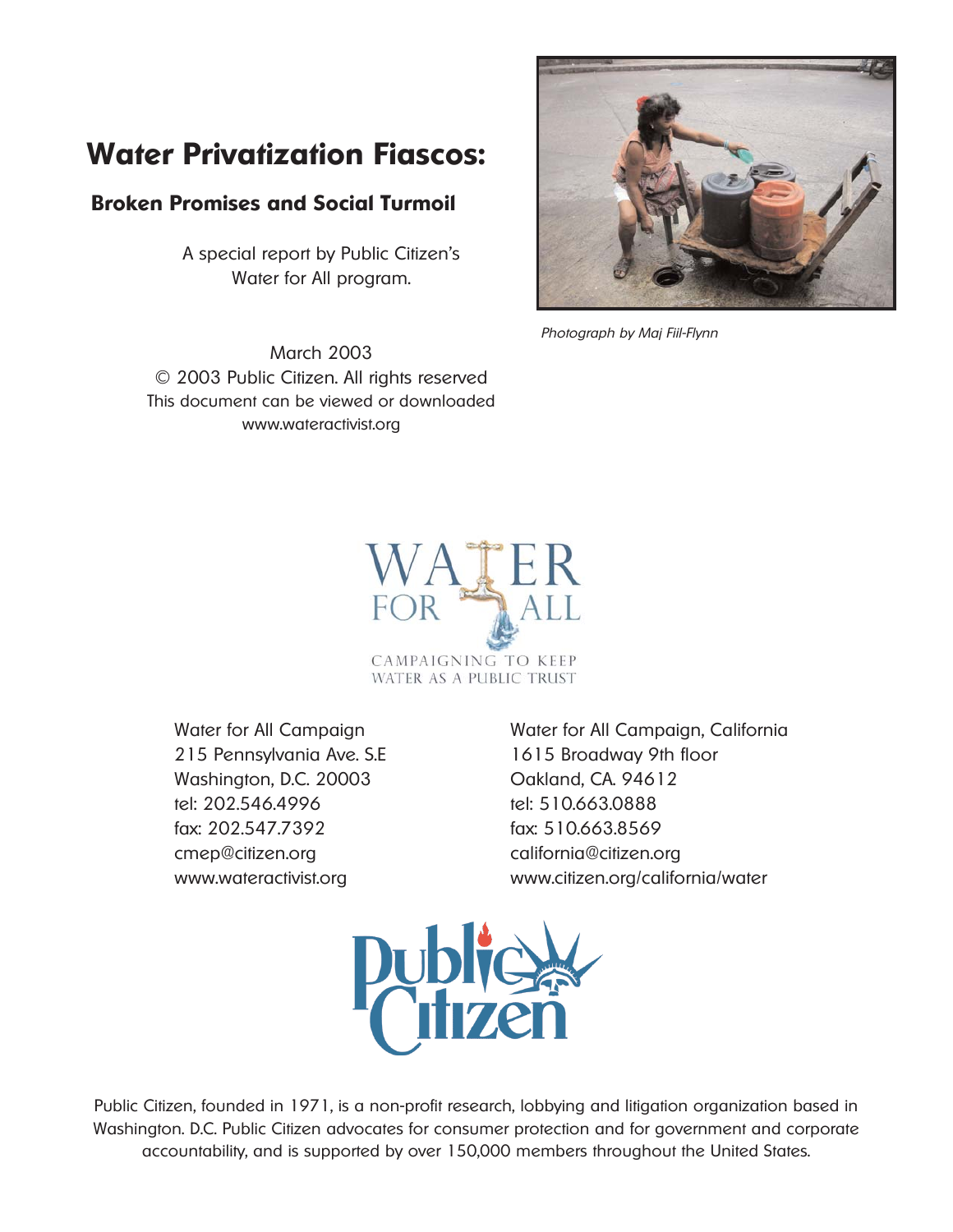# **Water Privatization Fiascos: Broken Promises and Social Turmoil**

#### *A New Social Experiment?*

The role of multinational corporations in providing water and sanitation services is relatively new. In fact, one could say water "privatization" is a global social experiment. Historically, water has been viewed as a public good, not a market commodity. Over the last 200 years, most water utilities have been publicly owned and managed. And, the vast majority of people around the world receive water and sanitation services from publicly owned and operated facilities. Most countries have only recently begun to consider privatization of their water utilities. Only 5% of the world's water services are run by private companies. Water and sanitation services have been publicly run because private companies were not interested in owning or managing water utilities. There was little or no profit to be made. But, with the specter of growing freshwater scarcity and the prediction that water will be the *oil* of the 21<sup>st</sup> century, major global corporations have been moving into the "water market."

*Promises made.* The multinational water corporations, their government allies, the IMF, the World Bank and the regional development banks have claimed that water privatization (or public/private partnerships) is the answer. They claim that bringing the private sector into water and sanitation service provision will ensure access to the more than a billion people worldwide who lack clean and affordable water, and the 2.4 billion who lack sanitation services. The water corporations and their allies argue that the private sector is more efficient, cost-effective and competitive. And, the private sector can bring needed financing. *The cases presented below show that very few of these claims are borne out in practice.*

*Water privatization fiascos*. In recent years several showcase water privatizations have suffered major losses. Cases in *Buenos Aires, Manila, Atlanta* and *Cochabamba* are presented below. Conflict-ridden water privatizations in *Indonesia, South Africa,* and the *United Kingdom* are also analyzed. What has now become clear is that the major multinational water corporations have no intention of making a significant contribution to the capital needed to ensure access to clean and affordable water. The rhetoric of private sector financing is a myth. There is no commitment to universal access to clean and affordable water unless significant profit can be guaranteed. These profit ratios have not been quickly nor easily forthcoming in the developing world. Now the water corporations are demanding new loans, guarantees, and currency exchange insurance from governments and the international financial institutions (IFIs). And, in some cases, if they don't get it, they are pulling out.

The claim that the multinational water corporations will save government money by providing more efficient and cost-effective operation, maintenance and rehabilitation of water and sanitation services is also not borne out in practice. Instead, the cases presented below show *increases in consumer water rates, public health crises, weak regulation, lack of investment in water infrastructure, jobs and trade unions threatened, pollution and other environmental catastrophes, secret deals and social turmoil.* 

Public water utilities in many countries have been unable to provide universal access to water and sanitation services. Two decades of IMF and World Bank structural adjustment programs that cut government budgets, including government subsidies to water utilities, have worsened the problem. While it is laudable that, in recent years, there has been new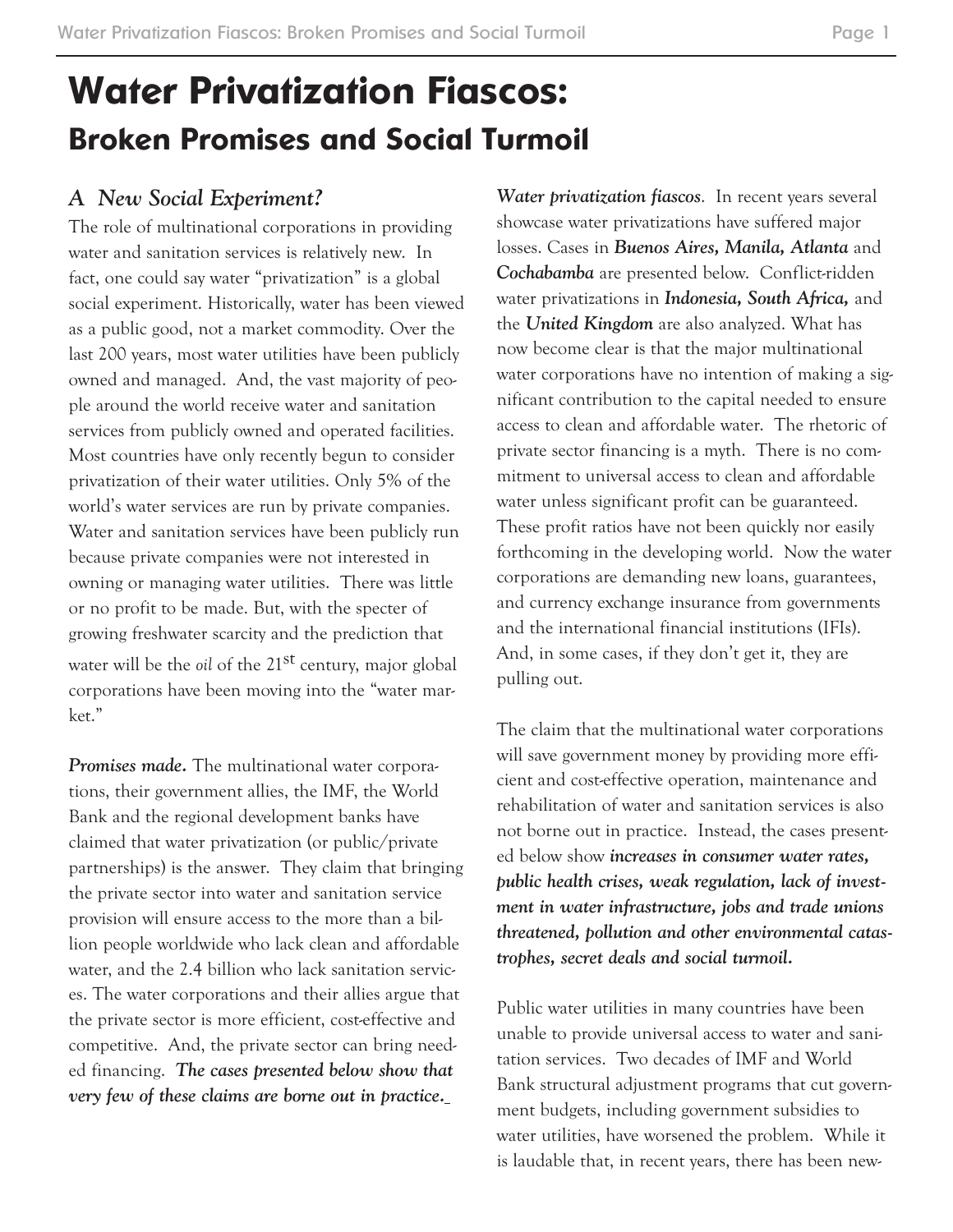found attention to the fact that millions go without access to clean and affordable water, this new global awareness should not provide profit-making business opportunities for multinational corporations. Civil society activists are clear that the solutions will not come from the global water corporations, but rather from grassroots democratic initiatives and increased government accountability to the demands of citizens and civil society organizations, including environmental groups, women's groups, religious organizations, trade unions, farmers' organizations, students and many others.

## *Recent Contract Turmoil: Buenos Aires, Atlanta, Manila and Cochabamba*

#### *Buenos Aires, Argentina*

The Buenos Aires privatization deal, consummated in 1993, had been widely lauded by the World Bank, the Argentine government and the water industry, as an international success story. But, the success story turned sour after the contractual clause that permitted Suez to link water prices to the U.S. dollar, and ensured hefty profits, was overruled by the Argentine government's emergency decree.

During the first eight years of the contract, weak regulatory practices and contract re-negotiations that eliminated corporate risk enabled the Suez subsidiary, Aguas Argentinas S.A., to earn a 19% profit rate on its average net worth.<sup>i</sup> However, by 2002 Suez had to write off \$500 million in losses because of the Buenos Aires concession.<sup>ii</sup> What did the soaring profits, sudden crash, and subsequent contract renegotiation mean for the residents of Buenos Aires?

IMF and World Bank structural adjustment programs have long been squeezing social services and public infrastructure in Argentina. The privatization of water became an added burden on the general population. According to Fernando de la Rua, one of many presidents that have come and gone during the Argentine crisis (speaking in March 1999 when he was Mayor of Buenos Aires): "Water rates, which Aguas Argentinas said would be reduced by 27% have actually risen 20%. These price increases, and the cost of service extension, have been borne disproportionately by the urban poor. Non-payment for water and sanitation are as high as 30 percent, and service cut-offs are common with women and children bearing the brunt with health and safety consequences."iii

Union resistance to the privatization deal was crushed by giving the workers 10% ownership in the private company. This deal "purchased" the union's consent to the 50% staff reduction policy that Aguas Argentinas carried out later. The weak regulatory agency, ETOSS, subordinate to both presidential and corporate power, permitted constant contract modifications and non-compliance with performance objectives. These resulted in successive increases in consumer water rates, modifications to the financing program for the expansion of service, currency exchange risk insurance for the company, and the indexation of consumer water rates to the devaluation of the peso exchange rate. For example, Aguas Argentinas reneged on its contractual obligations to build a new sewage treatment plant. As a result over 95% of the city's sewerage is dumped directly into the Rio del Plata river.

As Suez tries to recoup is losses, the government, and the nation's taxpayers, will be left to clean up the mess. Using an increasingly feared tactic of multinational corporations, Suez will bring claims against the Argentine government using the World Bank's International Centre for the Settlement of Investment Disputes (ICSID). The exact amount of Suez's claims against the Argentine government are "secret" but they are demanding compensation for losses relating to water concessions in Buenos Aires, Santa Fe, and Cordoba.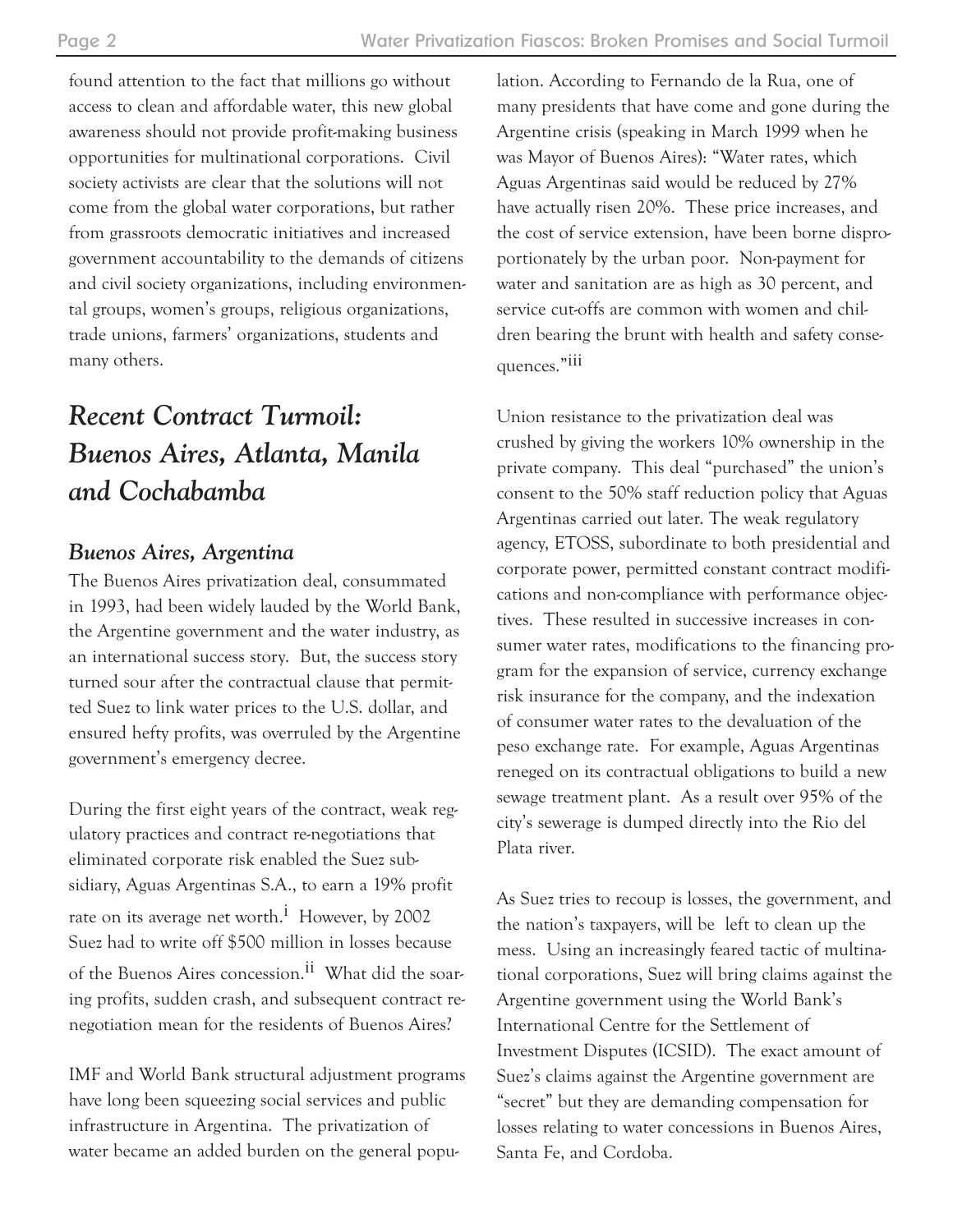#### *Atlanta, Georgia, USA*

In January 2003, after ongoing contention between the city of Atlanta and United Water, city officials decided to terminate the largest water privatization contract in the USA. In 1998, the city of Atlanta signed a 20-year, \$428 million contract with United Water, a subsidiary of the French corporate conglomerate, Suez. The industry held great expectations that Atlanta would serve as the "model" for other communities and open the door for private water companies to do business in other major U.S. cities. Instead, the fiasco in Atlanta serves as a model for what to avoid.

United Water vastly overstated the amount of money that it could save the city and vastly underestimated the amount of work needed to maintain and operate the system. Almost immediately after signing the contract, United Water started hitting up the city for more money, and tried to add \$80 million to the contract. The city refused. United Water came back with charges of \$80 million for additional expenditures. Atlanta's Water Commissioner refused to approve the payments, but in a bizarre twist, letters authorizing the payments showed up with the signature of former Mayor Bill Campbell. Campbell denied he had ever signed the documents. The city attorney ruled the authorizations invalid, and United Water eventually backed away from pressing the claim.

United Water was also improperly billing the city for work it didn't do. The company billed an extra \$37.6 million for additional service authorizations, capital repair and maintenance costs, and the city paid nearly \$16 million of those costs. Pay was withheld for the rest because the work either wasn't complete or hadn't even been started. Routine maintenance was billed as "capital repairs" and much-needed infrastructure rehabilitation was neglected.

Desperate to cut costs, United Water more than halved the number of employees, from more than

700 to just over 300. Still the much-vaunted savings from privatization didn't materialize, and the promise that a consumer rate hike could be averted through savings turned out to be empty. Sewer bill rates went up every year that United Water had the contract – rising, on average, about 12% annually. Chris New, the Deputy Water Commissioner in Atlanta said, "My biggest concern is a lot of people have lost confidence in the water itself. Over the past year, we've had so many boil water advisories and discolored water around the system."<sup>iv</sup>

Very soon trust in the company eroded to the point that the city spent \$1 million to hire inspectors to verify United Water's reports. City officials concluded it was time to end the relationship. Now Atlanta faces the daunting task of taking back its water system and performing the needed upgrades that were neglected during United Water's tenure.

#### *Manila, Philippines*

In December 2002, after five years of controversy, Maynilad Water (co-owned by Suez and a wealthy Filipino family) threatened to terminate their water contract in Manila. Maynilad was unable to pressure the regulator to approve its requested rate increase. Approval had been granted for six previous rate increases and countless other contractual obligations had been re-negotiated away since the contract was signed. Debt-ridden and unable to raise more capital, Maynilad Water's credit-worthiness was at stake. The company's operating expenses were more than 40 percent higher than projected, although major investment and performance targets were never met. In the aftermath of the Asian financial crisis, the company repeatedly demanded coverage of its foreign exchange losses. While a good many of Maynilad's demands were granted, eventually the regulator said "no" and Maynilad Water, assessing their rates of return to be inadequate, began threatening to pull out.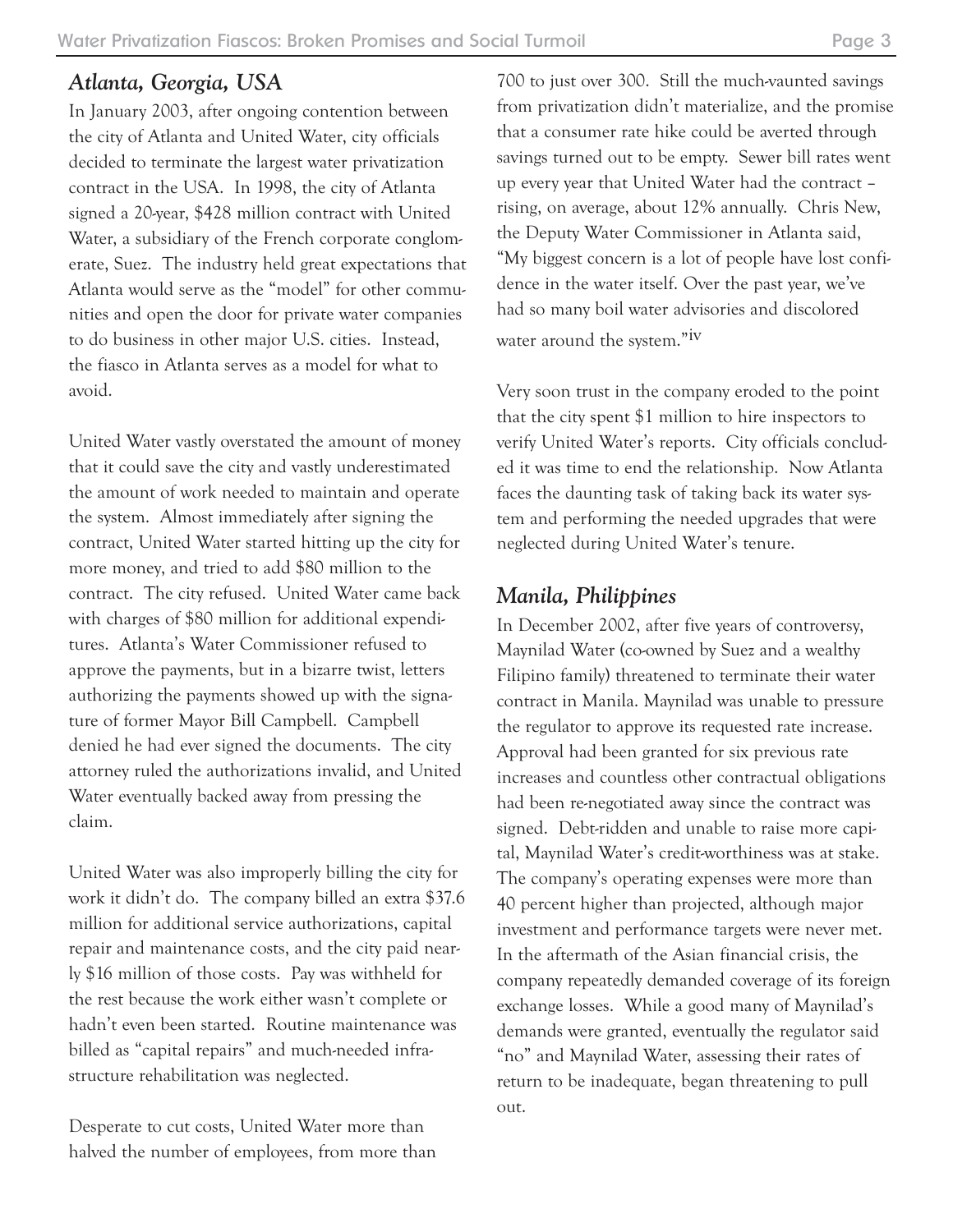The 25-year lease agreements in Manila were the biggest water privatizations in the world when they took place in 1997. The Metropolitan Waterworks and Sewerage System (MWSS) granted the rights to operate and expand water and sewerage service to Manila Water (co-owned by Bechtel and the Ayala family) and Maynilad Water (co-owned by Ondeo/Suez and the Lopez family). Government elites and the World Bank have been determined to tout the privatization as a success story. After five years, the two companies claimed that more than 2 million more people were connected to the water sys-

tem. Government regulators dispute that number. $V$ Civil society groups have criticized the non-democratic and non-transparent nature of the privatization process, the rate hikes (which include an adjustment tied to exchange rate losses), the unmet promises of rehabilitation and expansion of water services (especially to the urban poor), and weak regulatory and oversight practices.

Advised by the International Finance Corporation (IFC), the private sector lending arm of the World Bank, Manila sought to privatize MWSS in the mid 1990's. When Suez entered Manila in 1997 it was with a promise to lower rates and expand the infrastructure for the 7.5 million households the concession covered. The promise was to provide water for 4.96 pesos. While the government claimed this price was guaranteed until 2007, in reality the contract had several mechanisms permitting "extraordinary price adjustments." Other promises included 100% infrastructure coverage by 2007, US\$7.5 billion new investments over 25 years. Unaccounted water would fall to 32% in 2007 and the city would save US\$4 billion over 25 years.<sup>vi</sup>

Only a year into the contract, Maynilad asked for the first rate increase. In 2001, the price rose to 6.58 pesos with subsequent hikes to 10.79 pesos, 11.39 pesos and 15.46 pesos. In a Christmas press release, the Asian Labor Network stated the following:

*The additional cost of water will ensure a bountiful New Year to Maynilad and Manila Water. But, an ordinary Filipino family will now have to forego an additional 87 to 147 pesos a month. In effect, Maynilad and Manila Water with the full blessing of MWSS have deprived the Filipino family of three full meals or three kilos of rice. The ordinary vendor will now have to surrender one full day of income to pay for the cost of water. To poor families who can only afford instant noodles the water increase might mean they cannot eat for two days."vii*

Shortly before Maynilad took control MWSS retired almost 2,000 workers to lower costs and 6 months into the contract 750 workers were laid off. The Lopez family, whose business empire extends to the major media, ensured that propaganda favored Maynilad.

But, Maynilad continued to seek contract re-negotiations, including continual rate increases, postponement of its obligations to meet investment targets beginning in the fifth year and postponement of targets to decrease unaccounted for water. Technically, this should have caused Maynilad to forfeit its performance bond, but the company used legal action in local courts to block the government's access to the performance bond. Probably the most controversial contract re-negotiation involved the pass through to consumers of foreign exchange losses. This ensured that Suez could continue to use its major foreign corporate suppliers and consultants (rather than local sources) while billing consumers to cover for the effects of peso devaluation.viii

Maynilad threatened to cancel the contract when the regulatory commission rejected an additional rate increase to 27 pesos. If Maynilad decided to exit, control of the waterworks reverted to MWSS. Maynilad claimed that the city had not met its obligations and brought the dispute to the International Chamber of Commerce. Maynilad is seeking US\$303 million in compensation from the government. In addition, MWSS will now have to take on \$530 million in loan payments to creditors. The residents of Manila will pay the costs of these additional debts.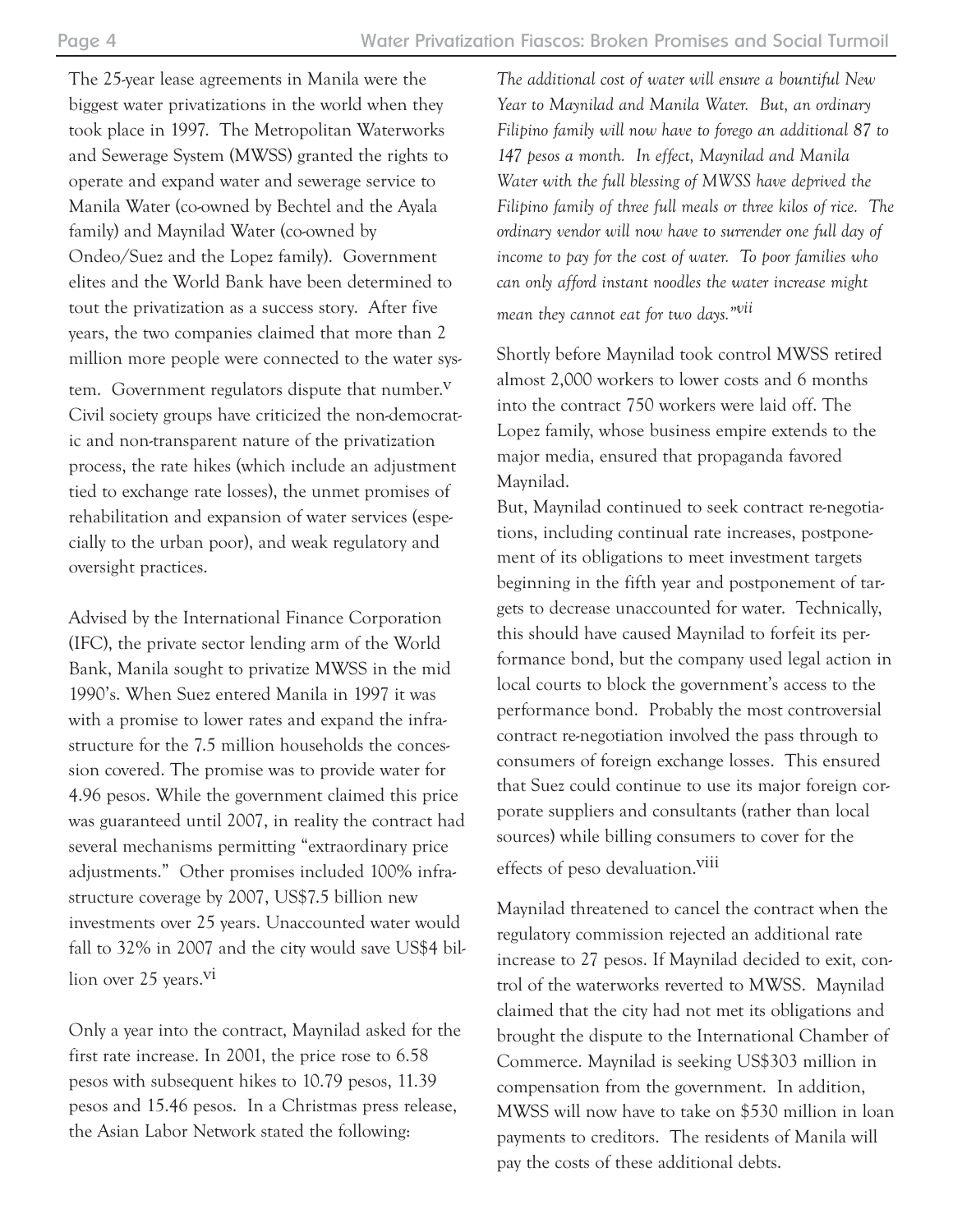#### *Cochabamba, Bolivia*

In April 2000, after seven days of civil disobedience and angry protest in the streets, the president of Bolivia was forced to terminate the water privatization contract granted to Aguas del Tunari, subsidiary of the giant Bechtel corporation. The Bolivian government had granted a 40-year contract to Aguas del Tunari in 1999. But the terms were so draconian that within months the entire region rose up and drove them out.

Water rates increased immediately - by 100 to 200 percent in some cases. Small farmers and the selfemployed were especially hard hit. In a country where the minimum wage is less than \$100 per month, many families were paying water bills of \$20 or higher.<sup>ix</sup> Unable to survive under the burden of the new water prices, the citizenry began a campaign to drive out the private water company. In January 2000, a four-day general strike over the water price hikes, organized by a coalition of community, labor and human rights leaders, left the city at a total standstill. The strike culminated with a mass march to the city's central plaza where protest leaders and city officials were negotiating. It soon became clear that the negotiations were moving nowhere. In February, the Bolivian government sent a thousand army and police officers from outside Cochabamba, declared the protest marches banned and illegal, and imposed a military takeover of the city. During the ensuing protests, strikes, and marches 175 people were injured, two youths blinded, and one killed. Finally government officials promised a full rate rollback and a review of the water company contract. But, the movement leaders held fast to their demand to have the contract terminated. Protests continued and in April the government finally agreed to terminate the contract.

The privatization of water was the latest scheme in a long series of World Bank-backed proposals to sell Bolivian public enterprises to foreign private investors – including the airline, the train system,

and the electric utility. Cash-strapped and indebted countries like Bolivia rarely reject IMF and World Bank advice, because they don't want to risk being denied future loans and international aid. Privatization deals, while making fast cash for the government – money usually used to pay debts to the IMF, World Bank and other foreign creditors – are generally a bad deal for the public and rift with secrecy and corruption. In this case, Bechtel and the British-led consortium of investors put up less than \$20,000 of up-front capital for a water system worth millions. Consumers suffered rate increases, while the company was expected to earn an annual income of \$58 million.

The Bolivian water privatization fiasco holds another warning for governments considering similar schemes. Bechtel is determined to make the government of Bolivia pay for canceling the water contract. In 2001, Bechtel filed suit against the Bolivian government, demanding \$25 million in compensation for lost future profits resulting from the cancellation of the company's contract. Unfortunately the laws of international trade and investment, becoming more stringent and widespread with WTO and GATS negotiations, are rigged to place corporate needs and profits above sovereignty and democracy. If the World Bank arbitration court decides to take \$25 million from one of the poorest and most indebted countries in the Western hemisphere and award it to the corporate coffers of Bechtel, it may be a warning signal to governments around the world to beware of signing such contracts in the future.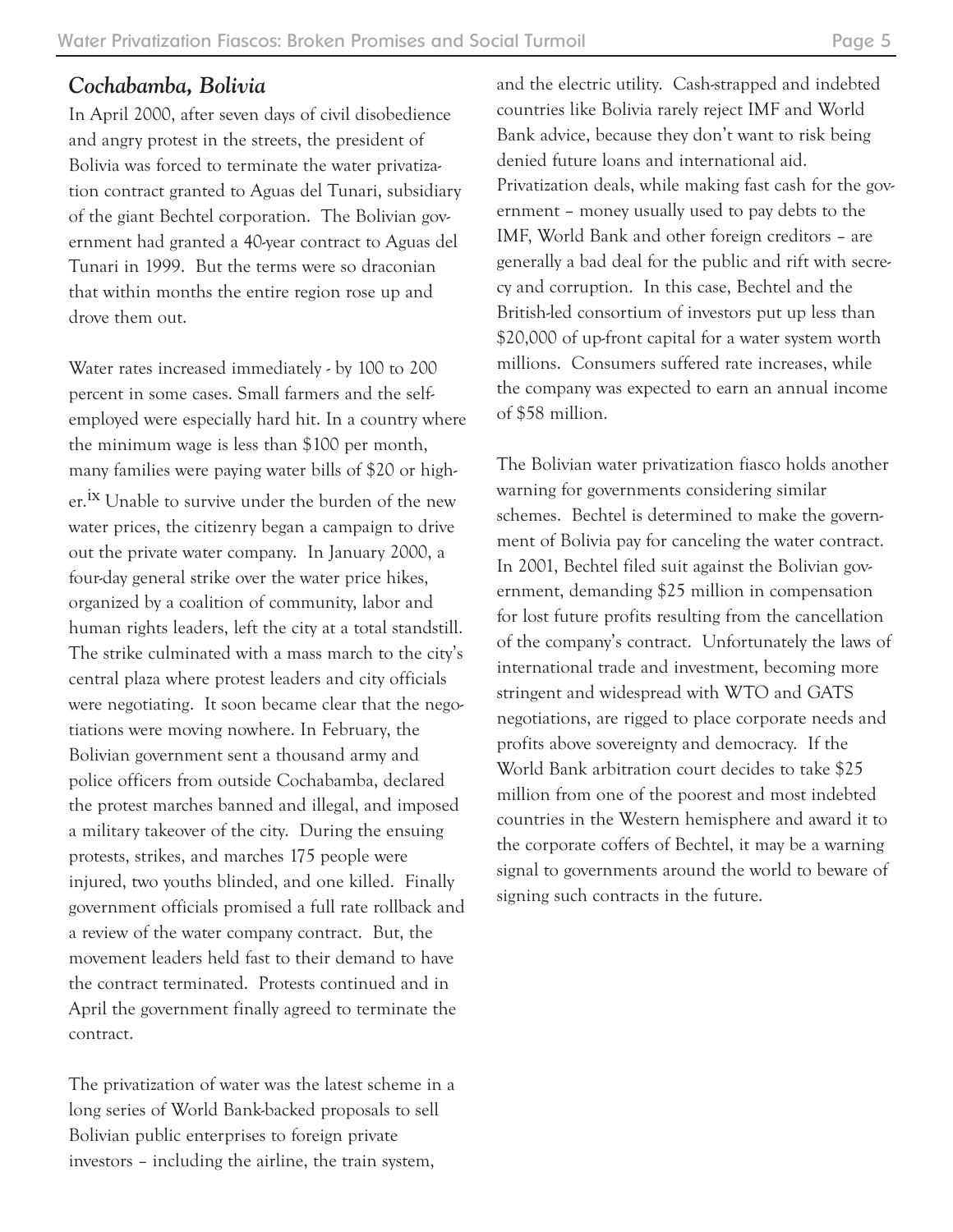# *More Water Privatization Controversy: Indonesia, the United Kingdom and South Africa*

### *Jakarta, Indonesia*

Water privatization in Indonesia is a story of how the interests of global water corporations, corrupt dictatorships and World Bank loans pushing privatization worked together to rob the public resources and assets of Indonesian citizens. Today, most of the poor in Jakarta remain without piped water services. In the early 1990s when the World Bank agreed to provide a \$92 million loan for water infrastructure, Bank officials were already advising the Suharto government to privatize. With key multilateral (World Bank) and bilateral (Japan) loans in place, the major corporate conglomerates Suez and Thames, began making moves to takeover the public water system.

Under Suharto's dictatorship, doing business in Indonesia meant partnering with a local firm. And, most major business corporations were controlled by the Suharto family. Thames formed an alliance with the Sigit Group, controlled by Suharto's eldest son, Sugit Harjojudanto. Suez worked with a Suharto business crony, Anthony Salim, CEO of one of Indonesia's largest companies, the Salim Group. There was no open and transparent bidding process, although the World Bank and the Asian Development Bank claims they promote "good governance" and transparent privatization transactions.

Instead, in 1997, after protracted private negotiations, the contracts were simply awarded to the two new entities. Thames' partnership with Sigit Group was called PT Kekar Pola Airindo and the Suez partnership with Salim Group became PT Garuda Dipta Semesta. The fact that national law and local regulation prohibited foreign investment in drinking water delivery and precluded private sector involvement in community drinking water supply was, apparently, irrelevant.x

The new 25-year contracts with PAM Jaya, the municipal water supplier, were expected to be lucrative for both the international and local partners. One prediction set Thames pre-tax profits at \$25 million by the tenth year of the contract.<sup>xi</sup> The new companies immediately moved into posh new offices in Jakarta's business district rather than using the older office space where PAM Jaya had operated. The salaries paid to the foreign executives, who lived in the wealthiest neighborhoods, were much higher than those paid to PAM Jaya officials causing much resentment among the employees. The contracts required the new companies to not only manage the system, but in the first five years to expand the existing pipeline, invest \$318 million, add 1.5 million customers, service 70 percent of the population, increase water supply, and reduce "unaccounted-for" water.<sup>xii</sup> PAM Jaya agreed to force businesses and private homes to shut down private wells and buy their water from the companies. (In 1997, about 70 percent of water used in Jakarta came from private wells.)

Payment to the companies was not linked to revenue collected, but rather each company was paid a fee by PAM Jaya based on water supplied. In this way, the companies de-linked their profits from the risks and problems of cost recovery. Initially, the companies demanded to be paid in dollars, since they borrowed in dollars, but when the governor of Jakarta threatened to resign over the issue, Thames and Suez agreed to accept rupiah. However, they insisted that payments in local currency be pegged to the US dollar to protect them against currency devaluation. There was no formal regulatory or oversight mechanism. PAM Jaya had no right to see financial reports of the companies and there was no clear sanction for non-compliance with performance targets.

In 1998, the Asian financial crisis and the downfall of Suharto changed the political landscape. Fearful of protest in the streets, major company executives from Suez and Thames fled to the safety of Singapore. Faced with an immediate water crisis,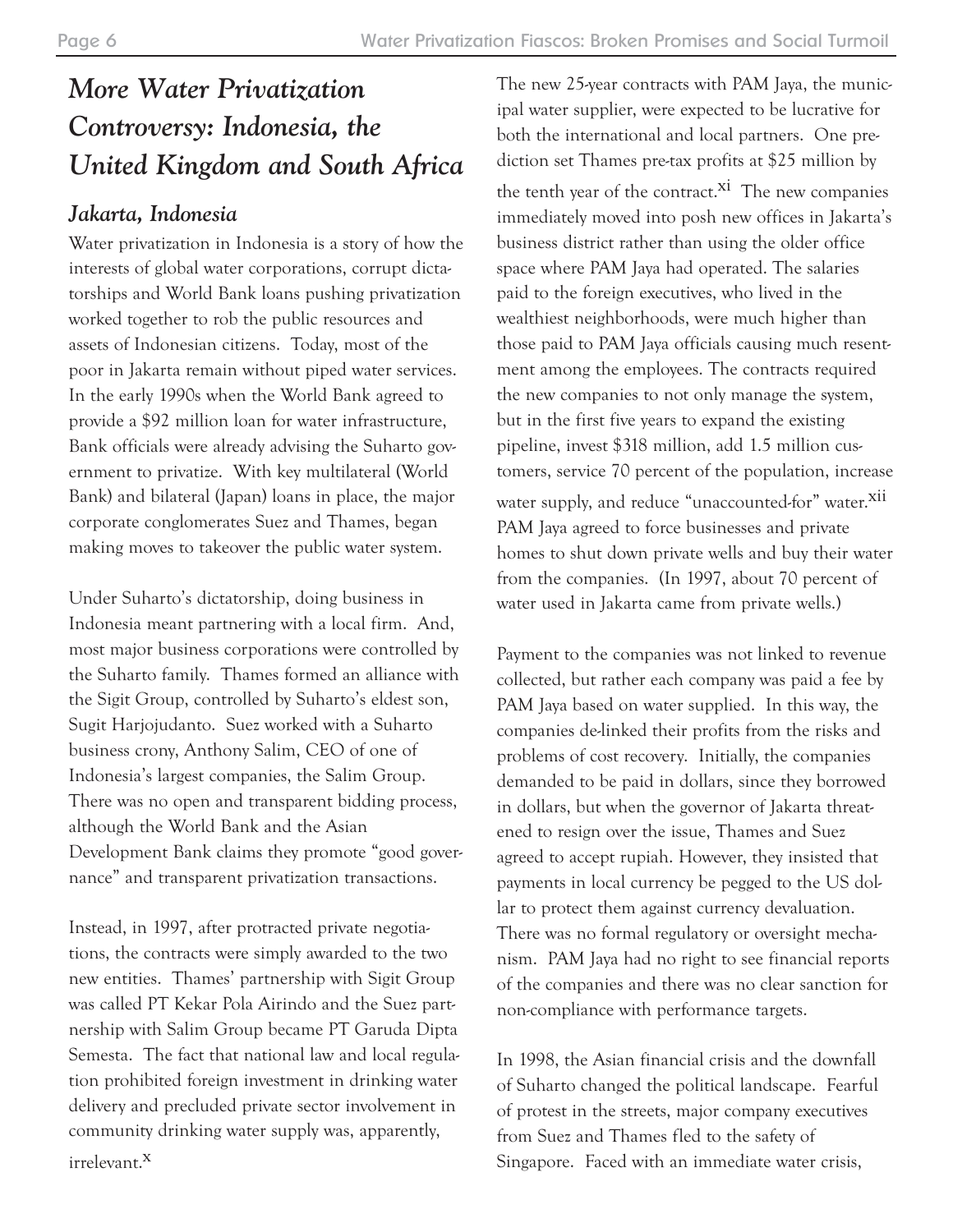Jakarta's new governor ordered PAM Jaya to fill the vacuum and take back the operation. After intensive lobbying, including intervention by French and British diplomatic officials, and a statement from the British Embassy that "breaching of the contract would weaken confidence in Indonesia as a place to invest," the agreement was made to let Suez and Thames return, but the contract would need to be renegotiated.<sup>Xiii</sup> Since Suharto had fled, and the former president's family and business partners were targets of public anger, Thames and Suez agreed to buyout the local shares of their business operations in order to remove the tarnish of the Suharto family connections.

Once the companies were back in charge, there was substantial foot-dragging on the contract re-negotiation. The financial crisis brought dramatic devaluation of the rupiah, which meant that revenues from customers fell while the payments to the private companies (pegged to the dollar) forced PAM Jaya into ever-deeper debt. Given the tense political situation in Indonesia, consumer rate increases were repeatedly delayed. Eventually an agreement was reached which provided for the establishment of a regulatory body and enabled PAM Jaya to have access to company financial records.

As might be imagined, investment and expansion targets were never met, but there was also no reliable mechanism for verification of company reports. Suez claimed it had increased connections 50%, falling short of the 70% target. Investment was about \$200 million short of the target. Water services in Jakarta's rich, middle-class and industrial areas improved. However, most poor communities remain without piped water due to unaffordable connection charges, informal tenure arrangements, and lack of incentives for PAM Jaya or the companies to service these areas. Customers must still boil their water to ensure its safety for drinking.

According to PAM Jaya engineer Feri Watna, "the companies…just came in and robbed everything that we had. We already had the distribution networks, all those pipes, the water installations, the consumers and everything else."xiv

#### *Nelspruit, South Africa*

In 1999, the British water multinational, Biwater, was awarded a 30-year water concession in Nelspruit, South Africa. Ever since, the community has complained of rising prices and poor service.

The privatization of water in Nelspruit was initially proposed in 1997, but the South African Municipal Workers Union (SAMWU) challenged the bid and stalled the process for almost two years. In 1998, a compromise was reached. The South African government, led by the African National Congress (ANC), promised to assess the possibility of a public alternative. But, this never happened. Instead the concession was awarded to the Greater Nelspruit Utility Company (GNUC)—a joint venture between Biwater and a black empowerment group, Sivukile. The ANC argued that the new private concession would be able to attract much-needed sources of private finance. The ANC wanted to depend less on international loans in a period of currency fluctuations. South African municipalities have a limited ability to make large infrastructure investments and are thereby indirectly encouraged to look for private sector solutions. But Biwater had great difficulty in raising the money and has depended on finance from the public sector. In July 2000, nearly two-thirds of the total finance (R195m) for the project was finally obtained in the form of a R125 million loan from the state-owned Development Bank of South Africa (DBSA).xv

GNUC has been criticized for not increasing access to water. But while access hasn't been greatly increased, rates have. The concession has nearly tripled service fees and been quick to cut off service for those who can't afford to pay. The price hikes,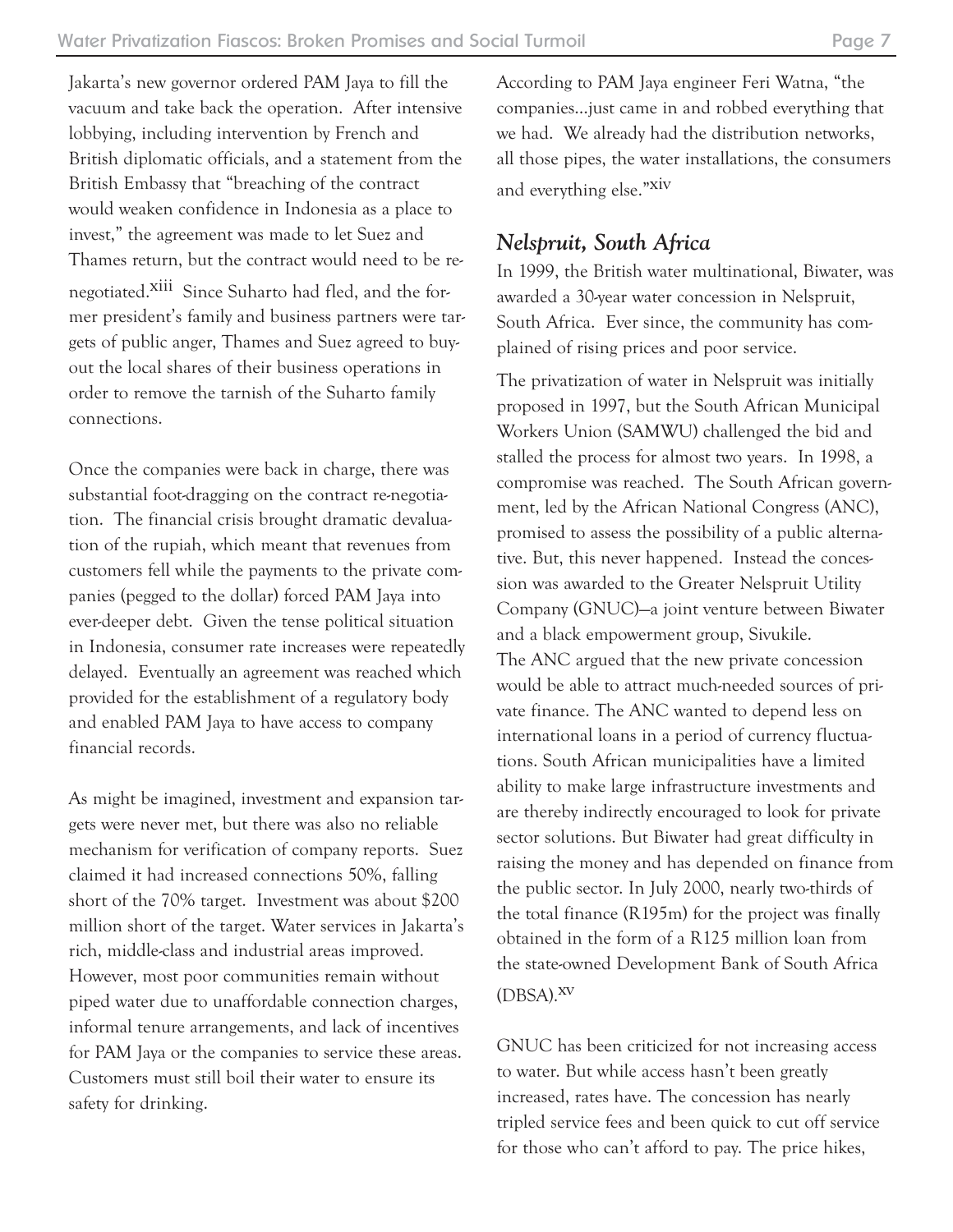and persistent complaints that Biwater is failing to provide service to poor areas, have prompted consumers to boycott paying their skyrocketing water bills.<sup>XVI</sup> Biwater officials claim that expanded access is being hampered by a lack of revenues and a credit crunch. As a Biwater senior manager explained, "What is the point of pumping money in while we are not sure of cost recovery?"xvii

Even in those areas where water service is available, it is often provided only intermittently and sporadically. The metering system charges people for water even when the water isn't there, however, with the result that customers have to pay for up to 90 minutes of "air time" while they wait for water to come out of the tap once it's been turned on.<sup>Xviii</sup> In some townships, Biwater was switching water on only for three hours a day or less—and for a good portion of that time, taps were on but no water came out. "Yet during this period, household meters run, so it seems that people are being charged for air," SAMWU observed.xix Other problems identified included:

\* People cannot use their toilets at night because the water is switched off.

\* When communities report broken water pipes, it takes Biwater more than four days to repair them.

\* Water bills are grossly inflated and inaccurate.

\* White areas in Nelspruit are getting much cheaper water than the townships.

\* There has been an increase in disconnections. Disconnections are being performed illegally with no notices to households prior to disconnection.

\* Communities are not getting the 6000 litres of free water they are entitled to under national law.<sup>XX</sup>

#### *United Kingdom*

In what was arguably the most massive privatization deal in recent history, in 1988 the Thatcher government transformed its 10 regional water authorities (RWAs) into private profit-making ventures. The RWAs were sold as 25-year concessions by issuing

shares on the stock market, creating private monopolies in 10 regions of the United Kingdom – only Scotland and Northern Ireland were excluded.

These new private monopolies were granted a range of government subsidies, at the expense of taxpayers and consumers, to boost corporate profitability.

\* The Thatcher government wrote off all the debt of the water companies before privatization (about US\$8 billion).

\* The government granted the private companies what they called a "green dowry" of US\$2.6 billion. \* The government offered the companies for sale at a substantial discount – about 22% of the stock market value (measured as the difference between the issue price of the water companies' shares and the share price after the first week of trading).

\* The companies were given special exemption from paying taxes on their profits.

There was soon a sharp public outcry as consumer water prices rose. On average, prices rose by over 50% in the first 4 years. The first 9 years produced price increases of 46% in real terms (adjusted for inflation).<sup>XXI</sup> The public was further outraged when information was released about director's pay and the profits of the 10 water companies. The real value of the fees, salaries and bonuses paid to the director's increased between 50% and 200% in most of the water companies. The profits of the 10 water compa-

nies rose 147% between 1990 and 1997. XXII Profit margins in the UK are typically three or even four times as great as the margins of water companies in France, Spain, Sweden or Hungary. This could explain why most of the 10 UK companies were quickly purchased (after the 5-year "protection" period) by the big corporate water multinationals – including Suez, Vivendi and RWE.

As might be expected, the rise in customer water prices was followed by an increased rate of household disconnections for non-payment. The disconnection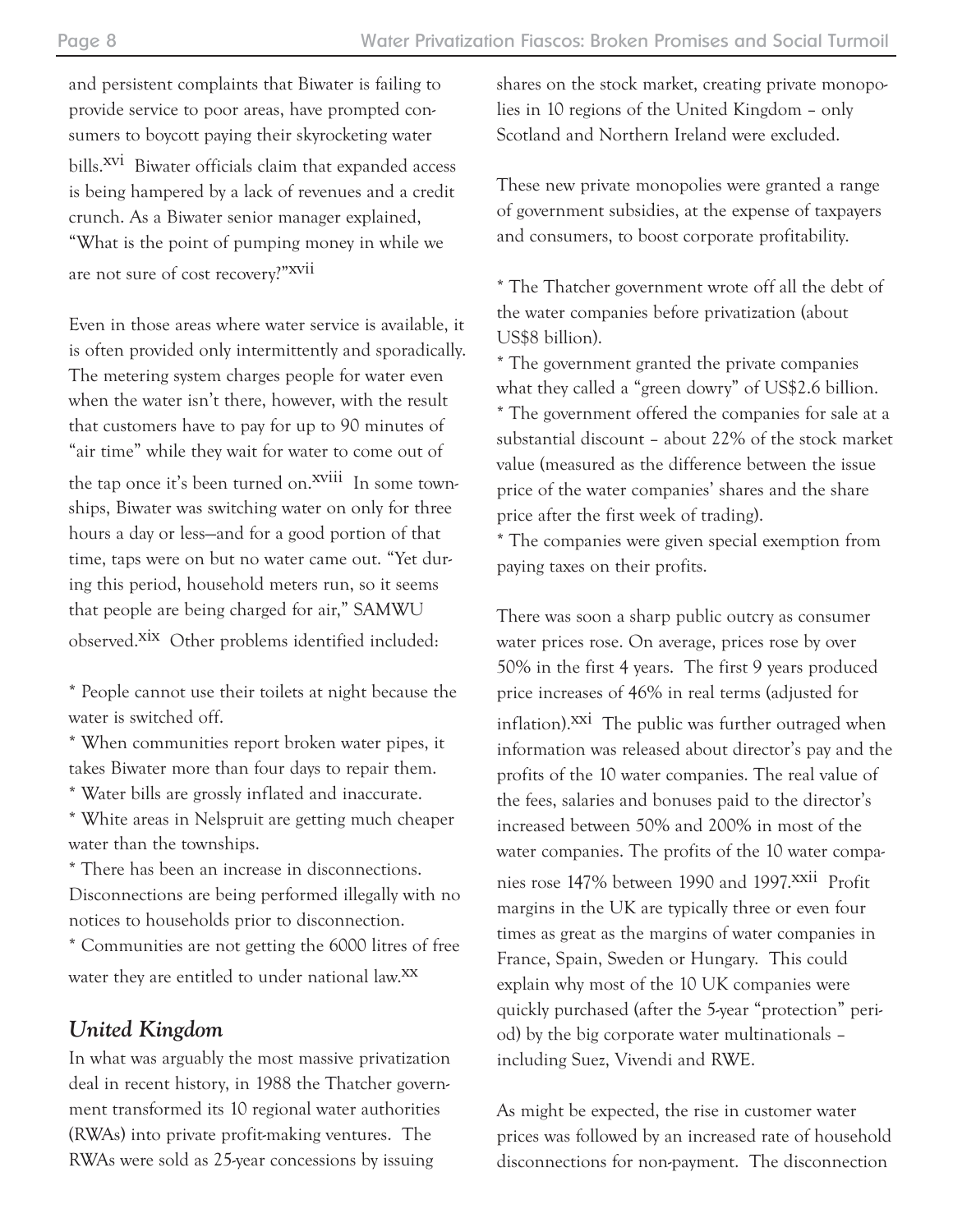rate tripled in the first five years, with 18,636 households disconnected in 1994.<sup>xxiii</sup> Again, there was a broad public outcry arguing that cutting off people's water endangered public health. A 1994 study showed rates of dysentery rising in most major urban areas. When disconnections for non-payment became more controversial, the water companies started using "pre-payment meters" for customers unable to pay their bills. These meters only supplied water when customers had paid money charged on a plastic card. When the account was empty, the meter cut-off water supply. The companies called these "selfdisconnections." By 1996 over 16,000 pre-payment meters had been installed. Public outrage grew until Parliament passed a new public water law called the Water Industry Act of 1999 that forbid disconnections for non-payment and the use of pre-payment meters.

There have been serious transgressions in the environmental performance of the UK companies, such as lack of basic conservation measures, sewer backflow, waterway pollution, and poor drinking water quality. In 1998, the major water companies in the UK were ranked as the second, third, and forth-worst polluters. The UK's Environmental Agency regularly prosecutes the water companies for pollution offenses. The ten water companies were prosecuted a total of 260 times between 1989 and 1997.<sup>XXIV</sup> Paying the fines was simpler than making the needed investment in rehabilitation of infrastructure and treatment plants. Since 1998, the situation has improved somewhat and the water companies have been prosecuted for a total of 22 water pollution offenses. Lack of attention to maintaining the water and sewerage system has contributed to wastage from leaks and poor drinking water quality. The Drinking Water Inspectorate (DWI) identified lack of compliance on key parameters (excessive amounts of nitrite, iron,

lead, PAH and other pesticides) in more than 20% of water zones.<sup>XXV</sup>

The 10 UK water companies have little incentive to make capital investments to rehabilitate and improve the water and sewer infrastructure. In fact, capital expenditure starting accelerating before privatization and peaked in 1991-92 and then began to fall in the post-privatization period. It appears to be common practice for the companies to budget large capital expenditure needs (which are then used to calculate the allowed price rises). But, rather than making the budgeted infrastructure improvements, the companies use the shortfall in expenditure to boost profits. For example, Southern Water submitted plans for a series of new sewage treatment plants that were never built. Yorkshire Water "saved" on its capital expenditure budget by getting a promise from government to re-define coastal waters as sea waters instead of estuary waters – permitting the company to dump raw sewage instead of expanding treatment plants.<sup>XXVI</sup>

Perhaps the assessment of the British newspaper, *The Daily Mail*, sums it up best.

*…(T)he water industry has become the biggest rip-off in Britain. Water bills, both to households and industry, have soared. And the directors and shareholders of Britain's top ten water companies have been able to use their position as monopoly suppliers to pull off the greatest act of licensed robbery in out history.* (July 11, 1994)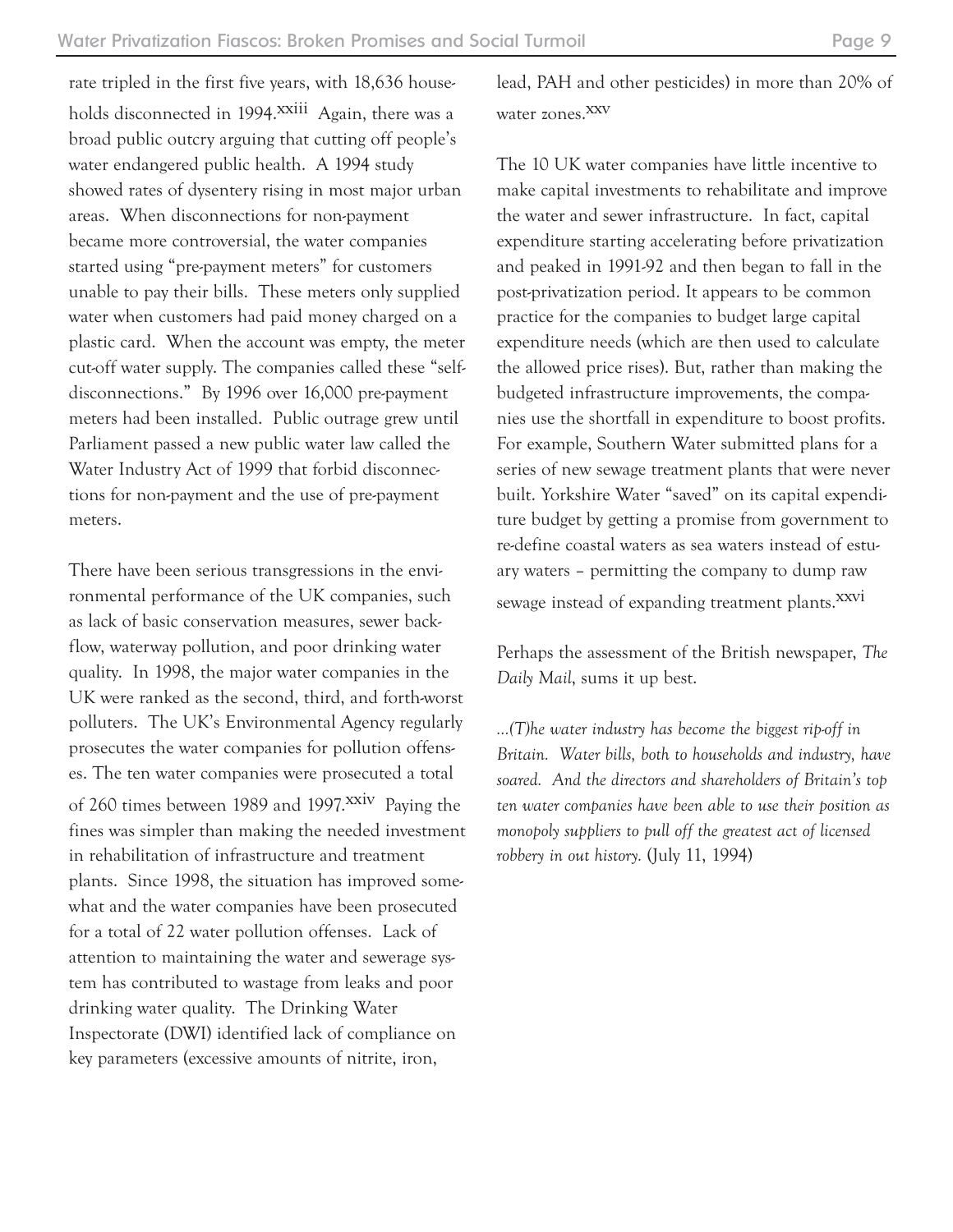#### *NOTES*

<sup>i</sup> Daniel Azpiazu and Karina Forcinito, "Privatization of the water and sanitation systems in the Buenos Aires metropolitan area: regulatory discontinuity, corporate non-performance, extraordinary profited and distributional inequality," FLASCO, Buenos Aires.

ii David Hall, "Water multinationals in retreat: Suez withdraws investment," PSIRU, January 2003, www.psiru.org

iii Alexander Loftus and David A. McDonald, "Of liquid breams: a political ecology of water privatization in Buenos Aires,"

Environment & Urbanization, Vol. 13, No. 2, October 2001

iv Atlanta Journal-Constitution, January 26, 2003.

v "Loaves, Fishes and Dirty Dishes: Manila's Privatized Water Utility Can't Handle the Pressure," International Consortium for Investigative Journalism, Febuary 7, 2003.

vi Freedom from Debt Coalition, Manila, March 2000.

vii Statement from Asian Labor Network, Philippine Chapter, December 2000.

viii Jude Esguerra, "A Critical Assessment of the Manila Water Concession," January 2001.

ix Jim Shultz, "Bolivians take to the streets over globalized water prices," The Democracy Center, Cochabamba, Bolivia, March 23, 2000, www.democracyctr.org/waterwar/

x Law No. 1/1967, Ministry of Home Affairs Decision No. 3/1990 cited in Argo and Firman "To privatize or not to privatize," *Built Environment* 27(2).

xi Karen Bakker, "Urban governance, urban services, and private sector partnerships: the case of water supply in Jakarta," Dept. of Geography, University of British Colombia, August 2002.

xii "Water and Politics in the Fall of Suharto," International Center for Investigative Journalism, February 10, 2003, www.icij.org.

xiii International Consortium for Investigative Journalism. According to ICIJ, the companies threatened to sue the government if the contract was not honored.

xiv ICIJ

xvSee list of private sector projects supported by DBSA at www.dbsa.org/PrivateSector/PrivateMain.htm.

xvi Nick Mathiason, "Turning off the tap for poor," *The Observer*, Aug. 18, 2002.

xvii Simon Zwane, "Move to rescue privatized water," (South Africa) *Sunday Times*, Dec. 2, 2001.

xviii Mathiason.

xix "Nelspruit communities forces to pay for air? British trade unions to investigate," SAMWU press statement, Jan. 11, 2002. xx Ibid.

xxi OFWAT memorandum, March 18, 1998, in House of Commons Research paper.

xxii Company Annual Reports, presented in House of Commons Research paper, December 1998.

xxiii David Hall and Emanuele Lobina, "U.K. water privatization – a briefing," Public Services International Research Unit, February 2001, www.psiru.org.

xxiv U.K. Environmental Agency, cited in "U.K. water privatisation – a briefing."

xxv "U.K. water privatisation – a briefing."

xxvi Jean Shaoul, "Water Clean-Up and Transparency: The Accountability of the regulatory process in the Water Industry," Dept. of Accounting and Finance, Manchester University, 1998.